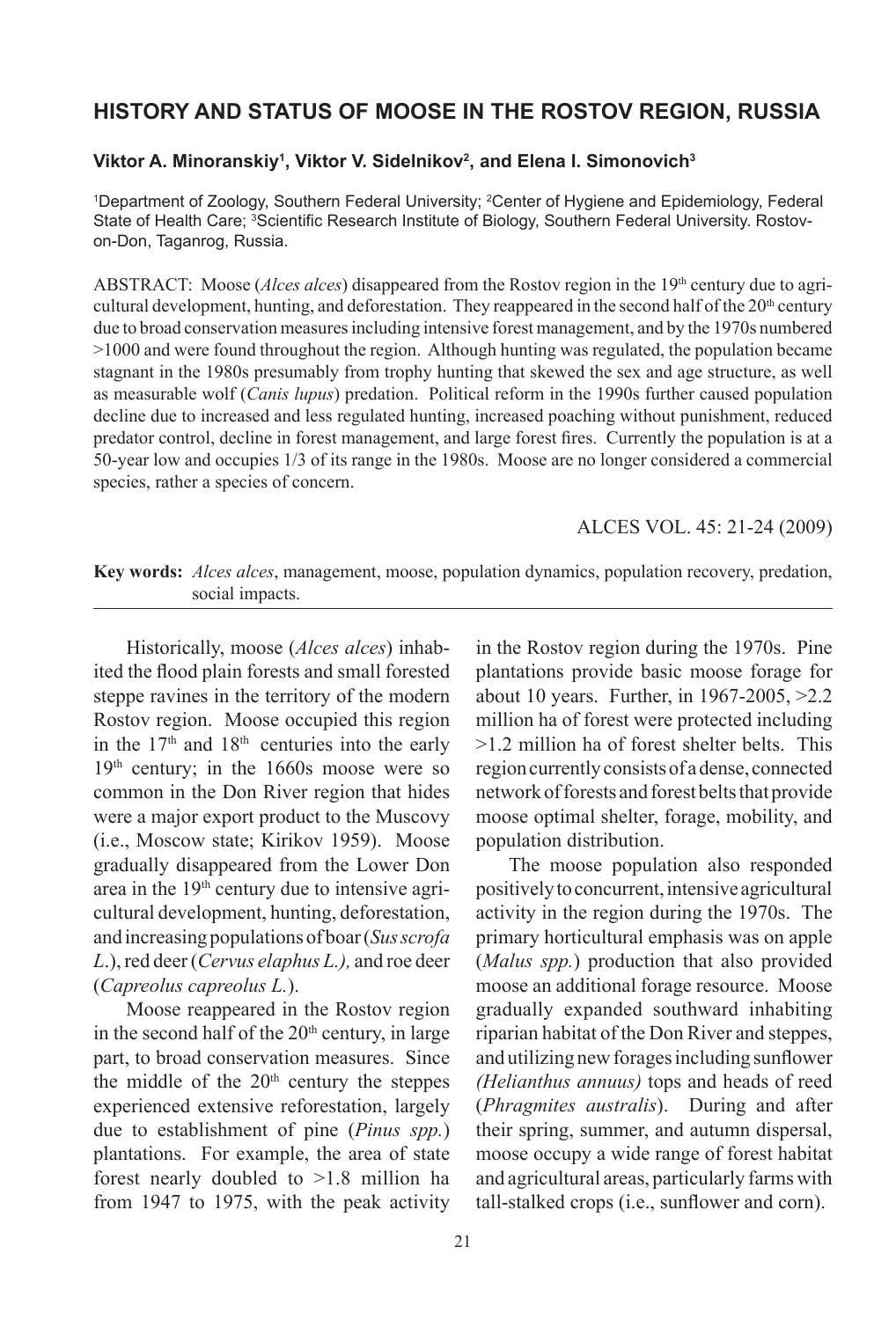Another effective form of conservation was the maintenance of strictly protected natural areas, including State game parks that preclude hunting of rare and endangered species. Since the 1960s the number of State game parks has increased annually with the main objective of protecting wild ungulates. By 1982 there were 21 regional and 1 national wildlife reserves in the Don River area; the Rostov State Forest and Hunting Facility is being established currently. Additionally, in the 1950-80s many measures were implemented to improve the distribution and size of game animal populations including harvest strategies and regulations, establishment of various hunting facilities, and improved protection, forage/forest management, and biotechnical methods and strategies.

Moose populations were also enhanced through predation control. Wolves (*Canis lupus*) have been killed regularly throughout the region for a number of reasons including



Figure 1. The change and relationship between the moose population and wolf harvest in the Rostov region, 1964-2007; data from the Department of Okhotnadzor of the Federal Service of Rosselkhoznadzor, Rostov region.

compensation to the Gosstrakh, the dynasties of wolf-hunters living in the region (Fig. 1). Wolf reduction via helicopter gunning was arranged with aerotaxation on helicopters for the direct purpose of exterminating wolves. The wolf population is minimal because about 70-80% of the professional wolf kill occurs at dens.

An effective regulatory system for controlling moose hunting is the Glavokhota – RSFSR, legislation that provides criminal liability for shooting of moose. Further, personal access to rifles/weapons was minimal as only certain people were allowed such weapons in their possession. Widespread educational efforts in schools and universities in the 1970-80s focused on conservation and ecological concepts to promote such appreciation in society. Thus, a multitude of factors had positive influence on the appearance, distribution, and increase of moose in the Don River region.

Natural recruitment of moose in the Rostov region began in the late 1960s although the first report of moose was recorded in 1950 in the Veshenskiy area of the Voronezh region (Fertikov 1975). Afterward moose regularly entered the Don River area from Ukraine through forests alongside the Seversky Donets. In 1966, 423 moose were counted in 15 of the 37 regional districts; by 1969 a separate population had inhabited the flood-plain forests of the Don and Seversky Donets. By 1970, >1000 moose inhabited 22 districts, this population expanded to about 1300 in 1972 (Table 1, Fig. 1), and buy the end of the decade moose were throughout the region. Moose were seen in the adjacent forest at the outskirts of Rostov, and at the popular city beach. Some crossed the banks of Manych-Gudilo Lake, walking for hundreds of kilometers through the open steppe, rarely entering forest belts.

The dramatic expansion in both number and range of the moose population was evidence that favorable environmental conditions existed in the region. Reproductive analyses in the 1970s confirmed such as 80% of adult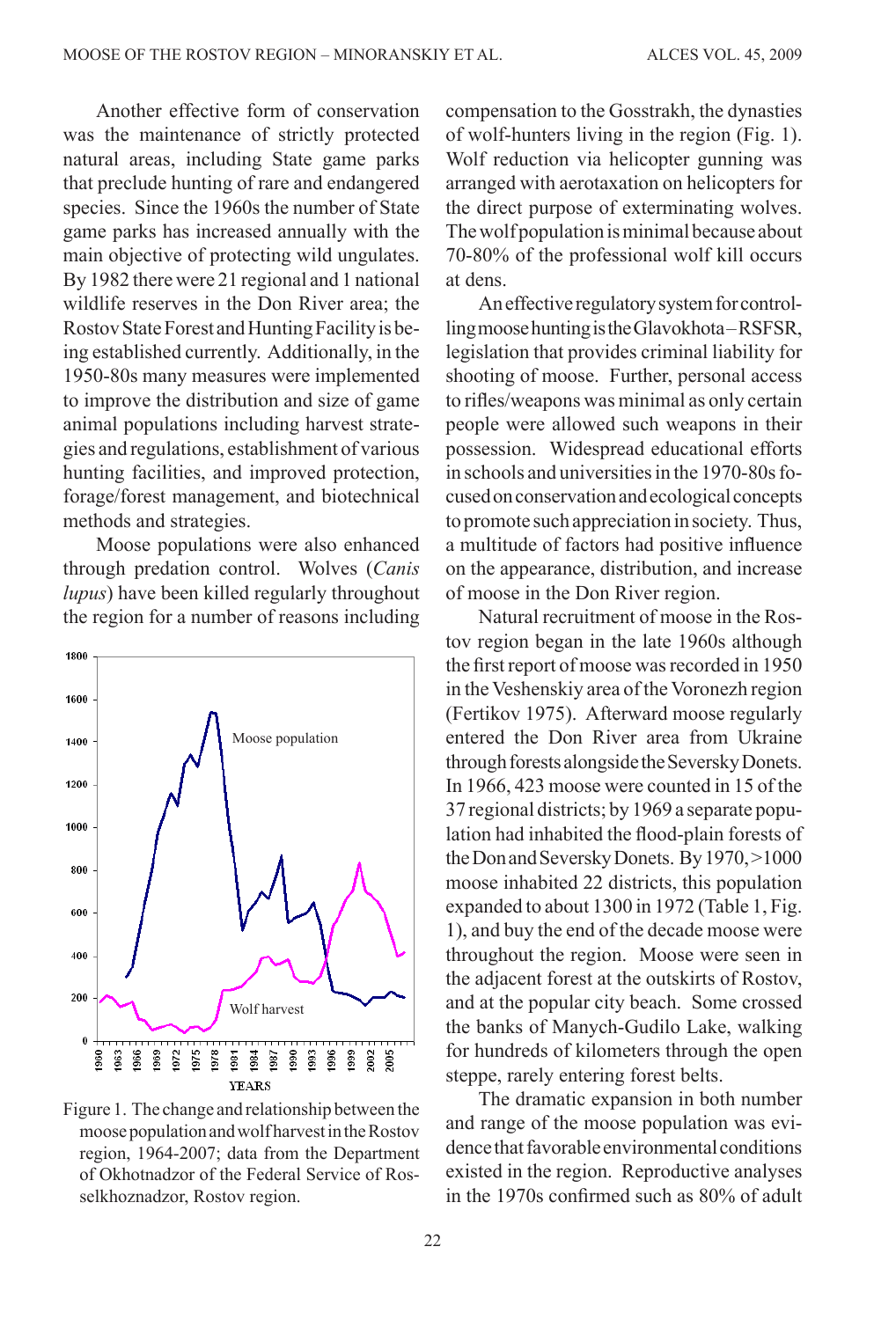Table 1. Chronological change of the moose population in the Rostov region, Russia, 1964-2008. Data are from the Department of Okhotnadzor of Federal Service Rosselkhoznadzor in the Rostov region.

| Decade    | Population<br>$(min-max)$ | Average<br>population/yr | Year of<br>maximum |
|-----------|---------------------------|--------------------------|--------------------|
| 1964-1969 | 300-979                   | 597                      | 1969               |
| 1970-1979 | 1075-1540                 | 1301                     | 1977               |
| 1980-1989 | 523-907                   | 692                      | 1980               |
| 1990-1999 | 209-925                   | 439                      | 1990               |
| 2000-2008 | 166-234                   | 232                      | 2005               |

cows had 2 embryos, and occasionally 3. However, despite intensive population control of wolves, predation loss was estimated as about 100 moose. And, by the 1980s, the population was obviously stagnant and a myriad of influencing factors became starkly evident. The incentive system to harvest and deliver meat to the State encouraged shooting of the largest, most productive individuals. Trophy hunting was in favor, and adult bulls with well-developed antlers were desired and shot preferentially. The population changed radically from a well-balanced sex and age structure to one predominated by young males and cows, and productivity declined. The regional population declined rapidly and migrations ended from the Volgograd and Voronezh regions (Table 1).

The country-wide crisis in the 1990s had much negative influence on the regional moose population and its management. It caused impoverishment of the human population, reform in the state management system of hunting, cancellation of public hunting inspections, and removal of legal, economical, and other regulatory mechanisms to maintain and manage state-associated hunting facilities. The personnel situation at regional hunting facilities was greatly affected because many experts left and replacements were often without adequate education and experience. Hunters appeared to have easy access to automatic rifles of the SCS type (self-loading carbine of Simonov) with shell types typically used in the armed forces. These weapons



Fig. 2. Change in the distribution of moose in the Rostov region, 1980-1990s to 2007.